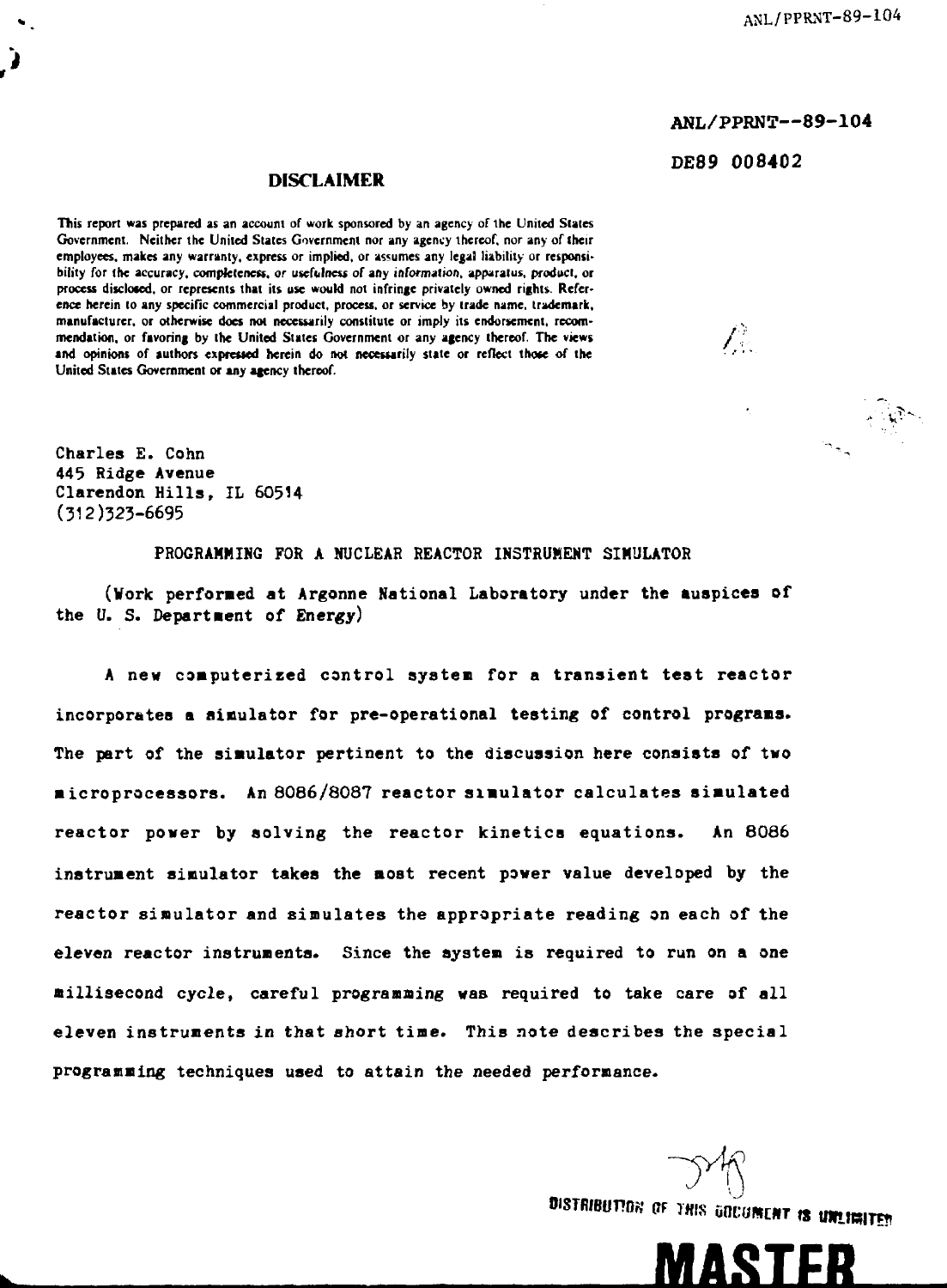**"Programming for a Nuclear ..." by Charles E. Cohn Page 2**

 $\bullet$ 

**Each instrument comprises a neutron detector that produces a current proportional to the incident neutron flux and a linear or logarithmic current amplifier, as shown in Figure 1. The system responds to reactor powers in the range of 50 watts to 20,000 megawatts, corresponding to detector current ranges of 10"<sup>11</sup> to 10"' amperes. A 12-bit ADC digitizes the output of the current amplifier for use by the control computer.**

**The simulation is done by introduction of a current into the amplifier input. This current is generated by application of 0 to 10 volts from a 12-bit DAC through any one of nine aeries resistors going by decades from 10<sup>4</sup> to** *1O^<sup>Z</sup>*  **ohms. The simulator processor generates the DAC datum and selects the appropriate resistor by activating the driver that energises the corresponding reed relay.**

**The simulator receives each power value, in units of megawatts, as an 8087 short real datum, in which the MSB is the sign, the next eight bits are the biased exponent, and the least significant** *2'}* **bita form the normalized fraction, with the most-significant one-bit dropped. The process uses two tables, indexed by the exponent, for each instrument. The first contains bytes that select the appropriate series resistor for each value of the exponent, while the second contains words by which the fraction is multiplied to form the DAC datum.**

**As shown in Listing 1, the processor first separates out the exponent, extends it to 16 bits with leading zeros, limits it to the appropriate range, and places it in the SI register for indexing. It then takes the high-order 15 bits of the fraction, merges in the missing MSB, and places the result in the CX register for use as a multiplier.**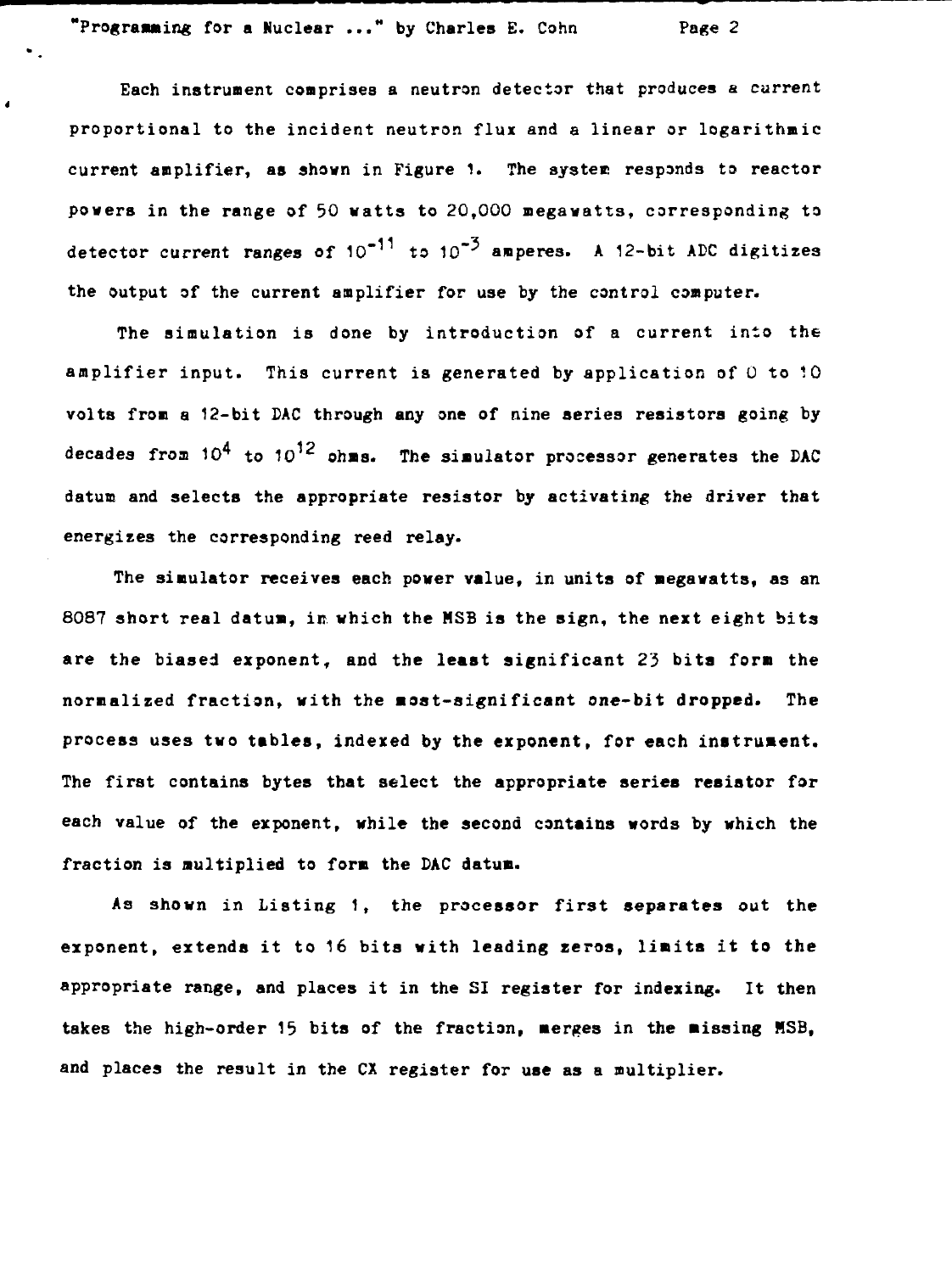**"Programing for a Nuclear ..." by Charles E. Conn Page 3**

For each instrument, then, the appropriate resistor selection byte is **extracted from the table and put out to the instrument, as shown in Listing 2. Then the SI register is multiplied by 2 through a left shift to prepare it for indexing words. The fraction is multiplied (unsigned) by the appropriate table entry for each instrument, and the product is put out to the DAC as shown in Listing 3.**

**In the actual program, the DAC values are not put out as soon as they are calculated, but are stored temporarily in assigned memory locations and then put out in sequence after all the multiplications are done. The resulting delay between resistor selection and datum output helps to avoid switching transients when the resistor is changed. The relay drivers were designed to have fast dropout and slow pullin, so that the previouslyselected resistor will be disconnected by the time the datum is output, but the new resistor will not yet be connected. The entire switching operation takes a few tenths of a millisecond, and the system timing is such that the ADCa will never be strobed during switching.**

**The tables are prepared as shown in Listing 4, which is written in Intel Fortran-86, using instrument calibration factors obtained from preoperational tests. It selects a resistor for each exponent such that the largest DAC output possible with that exponent will be greater than 1 volt, or one-tenth full scale. (Note that the cutoff point is made slightly less than 1 so that no DAC datum larger than 4095 can be generated. Also, the datum is scaled to 6192 instead of 4096 to allow for rounding by adding 1 and shifting right.)**

**The system has worked well during extensive testing. The main difficulty experienced is switching transients caused by capacitive coupling between the coils and contacts of the reed relays. This effect limits the usefulness of the method for currents less than 10" amperes.**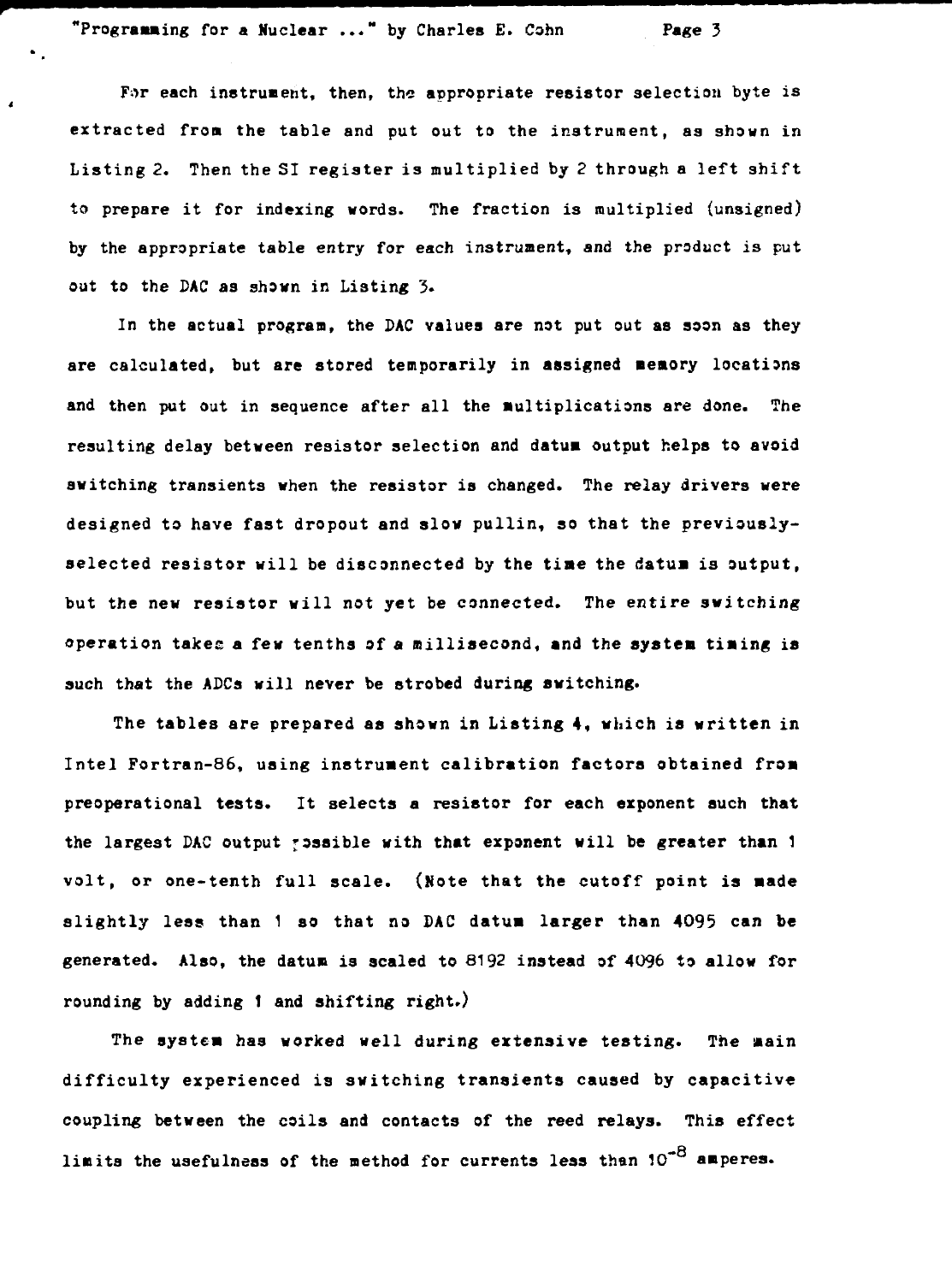$\ddot{\bullet}$ 

**Figure Caption:**

l,

**Figure 1. Block diagram of typical nuclear reactor instrument with provisions for simulation**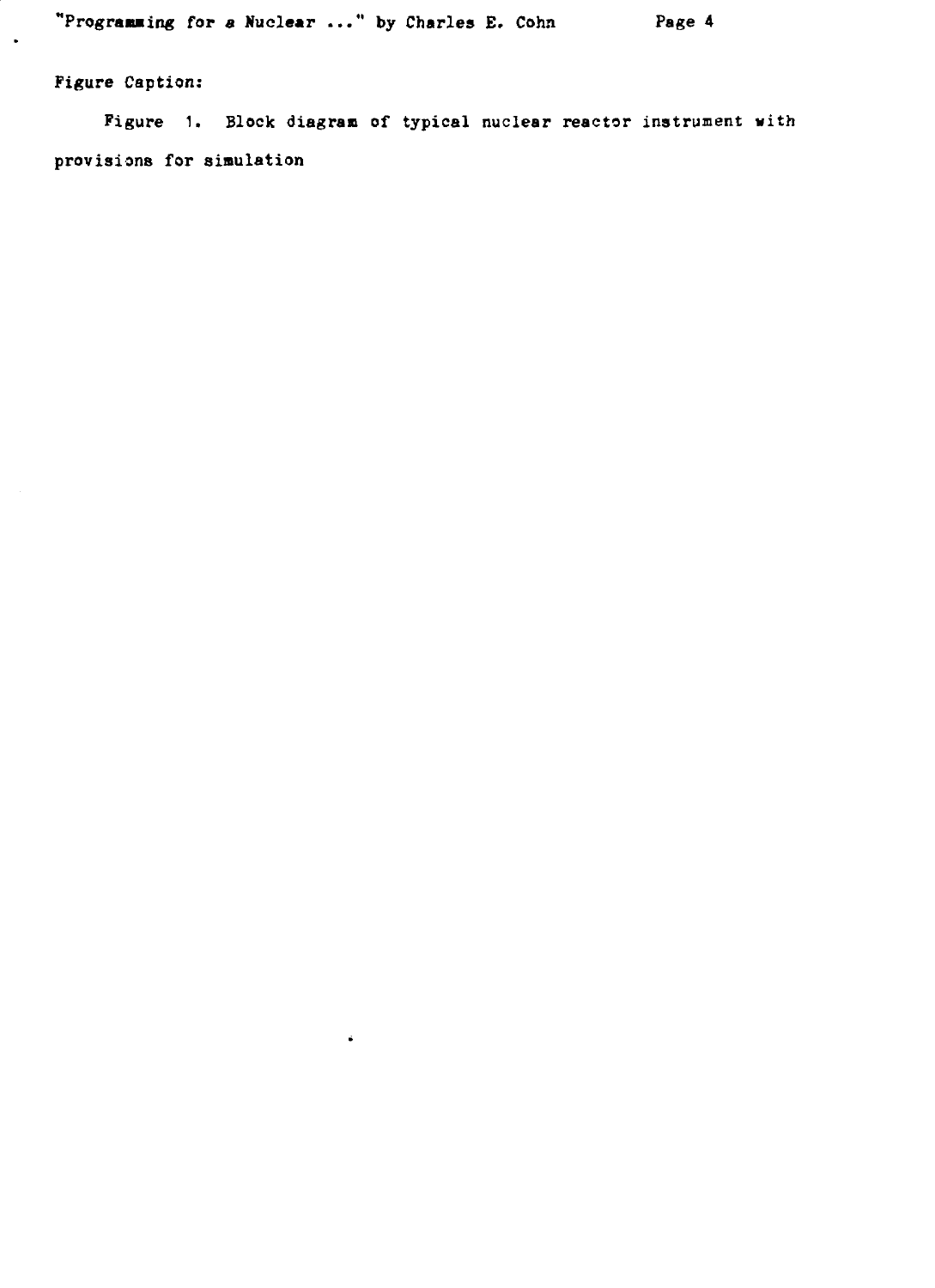**"Programing for a Huclear ..." by Charles E. Cohn Page**

Listing 1: Processing common to all instruments

 $\ddot{\phantom{a}}$  .

.

|          | MOV        | $AX, WORD$ PTR POWER[2]    | Get hi-order word with exponent.  |
|----------|------------|----------------------------|-----------------------------------|
|          | <b>ROL</b> | AX, 1                      | Discard and ignore sign bit.      |
|          | <b>MOV</b> | AL, AH                     | Right-adjust exponent in AX.      |
|          | <b>MOV</b> | AH, O                      |                                   |
|          | SUB        | AX.110                     | Subtract minimum exponent.        |
|          | JNS        | <b>NOTLOW</b>              | Is exponent below minimum?        |
|          | <b>MOV</b> | SI.0                       | If so, set up lowest possible     |
|          | <b>MOV</b> | cx, 8000H                  | power as result.                  |
|          | JMP.       | <b>READY</b>               |                                   |
| NOTLOW:  | <b>CMP</b> | AX.29                      | Is exponent above maximum?        |
|          | <b>JBE</b> | NOTHIGH                    | $(RANGE = max. exp. - min. exp.)$ |
|          | MOV        | SI,29                      | If so, set up highest possible    |
|          | MOV        | CX.OFFFFH                  | power as result.                  |
|          | <b>JMP</b> | <b>READY</b>               |                                   |
| NOTHIGH: | MOV        | SI, AX                     | Put exponent in index register.   |
|          | <b>MOV</b> | $CX, WORD$ FTR POWER $[1]$ | Get high-order part of fraction.  |
|          | OR         | <b>CX.8000H</b>            | Replace assumed high-order 1-bit. |
| READY:   |            |                            | Fraction now in CX register.      |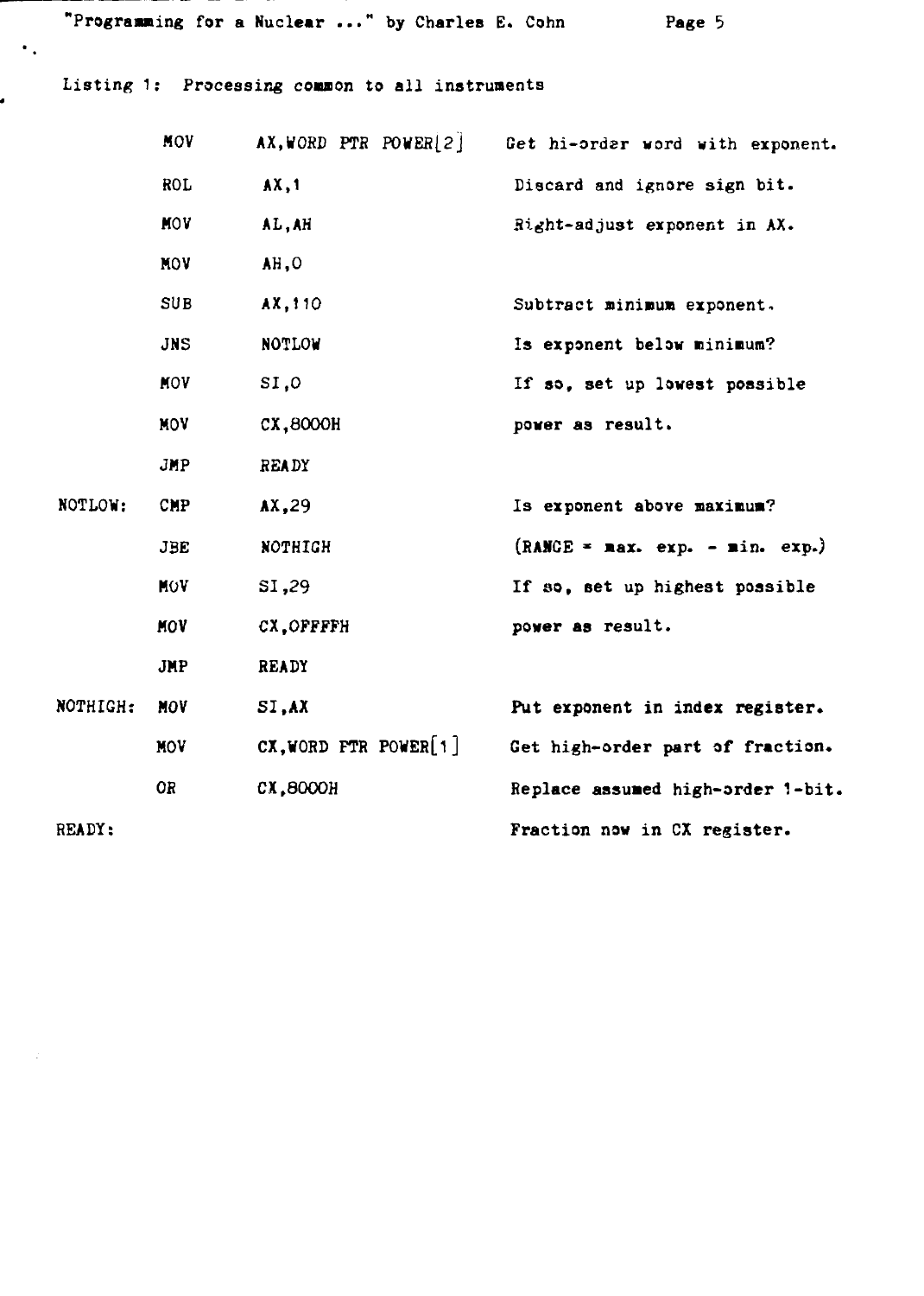**"Programing for a Nuclear ..." by Charles E. Cohn Page 6**

**Listing 2: Selection of simulation resistor for each instrument**

| MOV | AL, RESTAB SI | Resistor selec. byte from table. |
|-----|---------------|----------------------------------|
| OUT | PORT.AL       | Send to instrument.              |

**Listing 3: Output to DAC for each instrument**

 $\epsilon_{\rm in}$ 

| MOV        | AX.CX       | Retrieve fraction.                |
|------------|-------------|-----------------------------------|
| <b>MUL</b> | SCALTAB[SI] | Mult. by scale factor from table. |
| ADD.       | DX.1        | Round                             |
| <b>SAR</b> | DX.1        | and rescale.                      |
| MOV        | AX.DX       | Send to instrument.               |
| <b>OUT</b> | PORT2.AX    |                                   |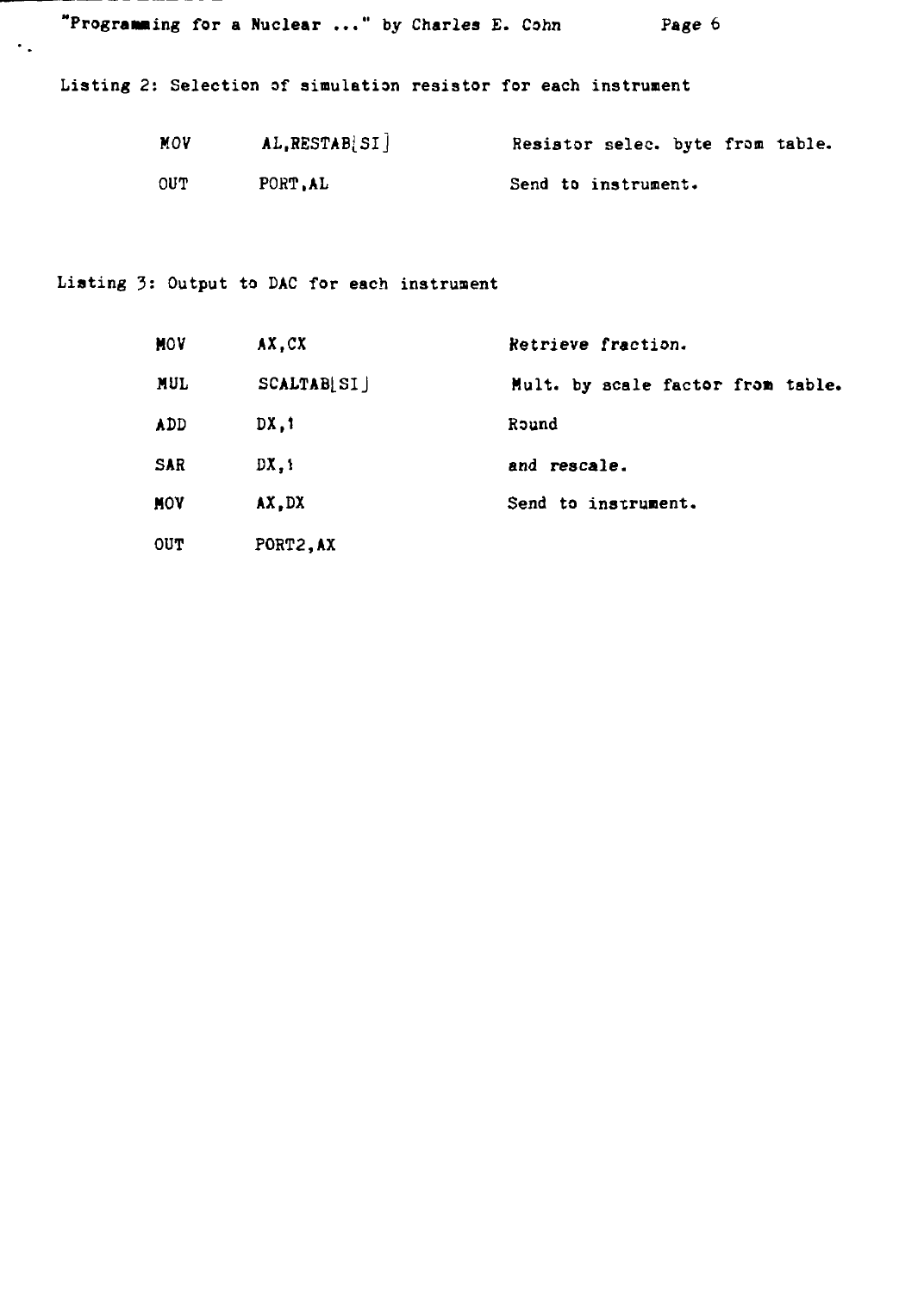```
"Programing for a Nuclear ..." by Charles E. Cohn Page 7
Listing 4: Preoperational formation of resistor selection and scale factor
           tables
C - The following coding initializes the REAL*4 variable POWER to a
C positive floating-point number with the largest possible fraction
C and exponent equal to the smallest exponent within range
C ( » 110 in this example)
          DIMENSION IP0V(2)
          EQUIVALENCE(POWER,JPOW)
          DATA IPOW(1),IPOW(2)/-129,14207/
C - (1)POW(2) initialized to 128 x lowest exponent + 127)
          I - 0
C - Start of loop to step through exponent values for POWER
    1 \tI * I * 1C - In the actual progran, the following coding is enclosed in a DO loop
C over all instruments.
C
C - Calculate instrument input current equivalent to power value
C (CALFAC * detector calibration factor, anperes/aegawatt)
         CURRENT » POWER • CAL?AC
```
 $\bullet$ .

 $\mathcal{X}^{\mathcal{A}}_{\mathcal{A}}$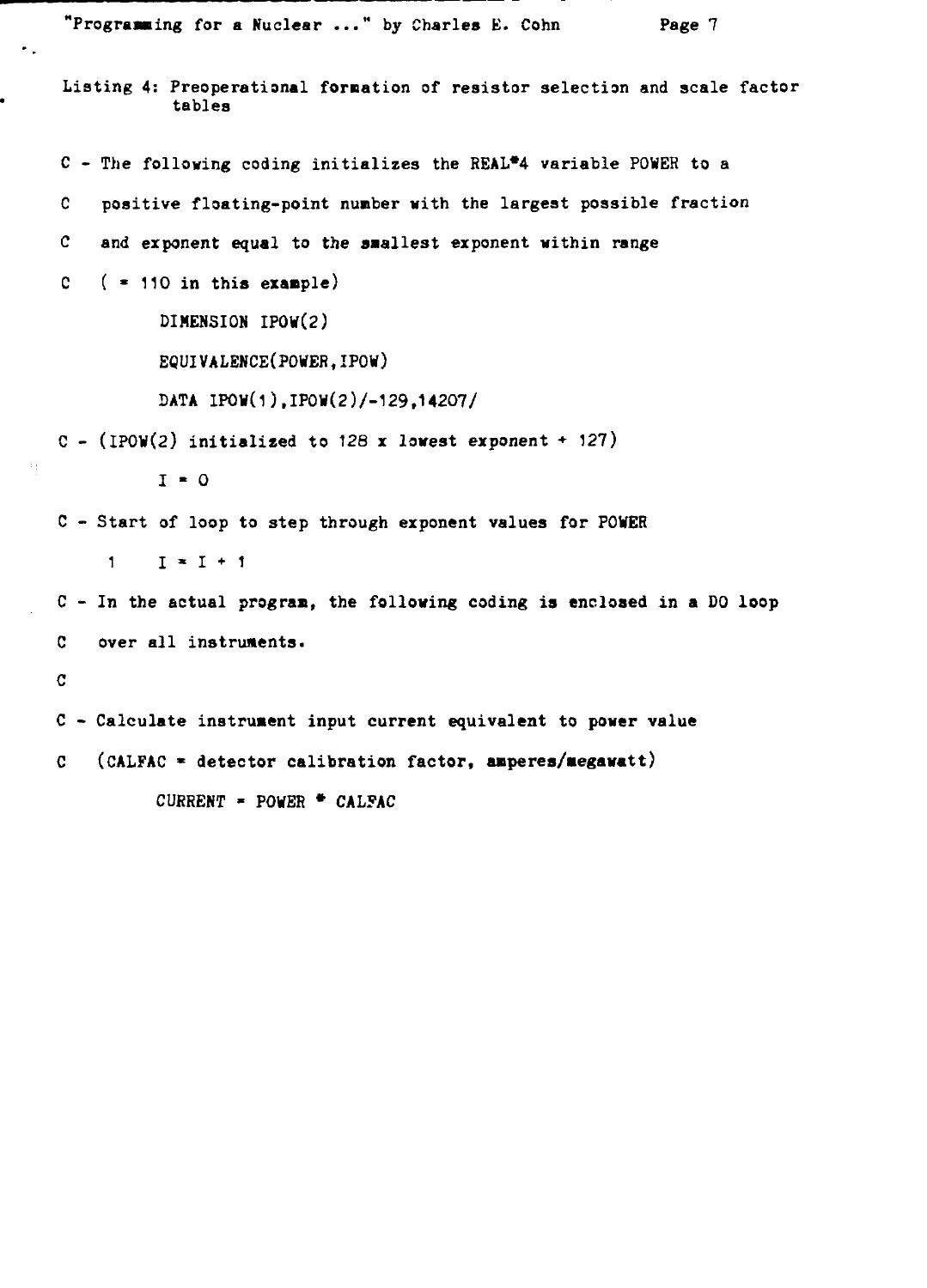```
"Programming for a Nuclear ..." by Charles E. Conn Page 8
C - Starting with the smallest simulation resistor (10^4 \text{ ohms}),
C loop until a resistor is found
C which requires an input voltage over 0.99987792 (• 8190.9999/8192)
C (i.e. 1/10 scale)
C to produce the current
C or until the largest resistor is selected.
C (HAXRES is the total number of resistors)
          VOLTAGE - CURRENT * 10000.
          IRESIST ' 1
    2 IF (VOLTAGE .LT. 0.99987792 .AND. IRESIST. LT .MAXRES) THEN
          VOLTAGE - VOLTAGE * 10.
          IRESIST * IRESIST + 1
          GO TO 2
C - Obtain multiplier and resistor selection cade
C (MULTPR » multiplier, RESCOD(l) - resistor selection code for exponent I,
C RESBYT « array of selection codes corresponding to resistors
         MULTPR(I) - NINT (VOLTAGE * 819.2)
         RESCOD(I) - RESBYT(IRESIST)
C - End of coding that is looped over all instruments
C
C - If less than 30 exponent values have been treated,
C increase exponent by 1 and repeat
         IPOW(2) = IPOW(2) + 128IF (I .LT. 30) GO TO 1
```
 $\bullet$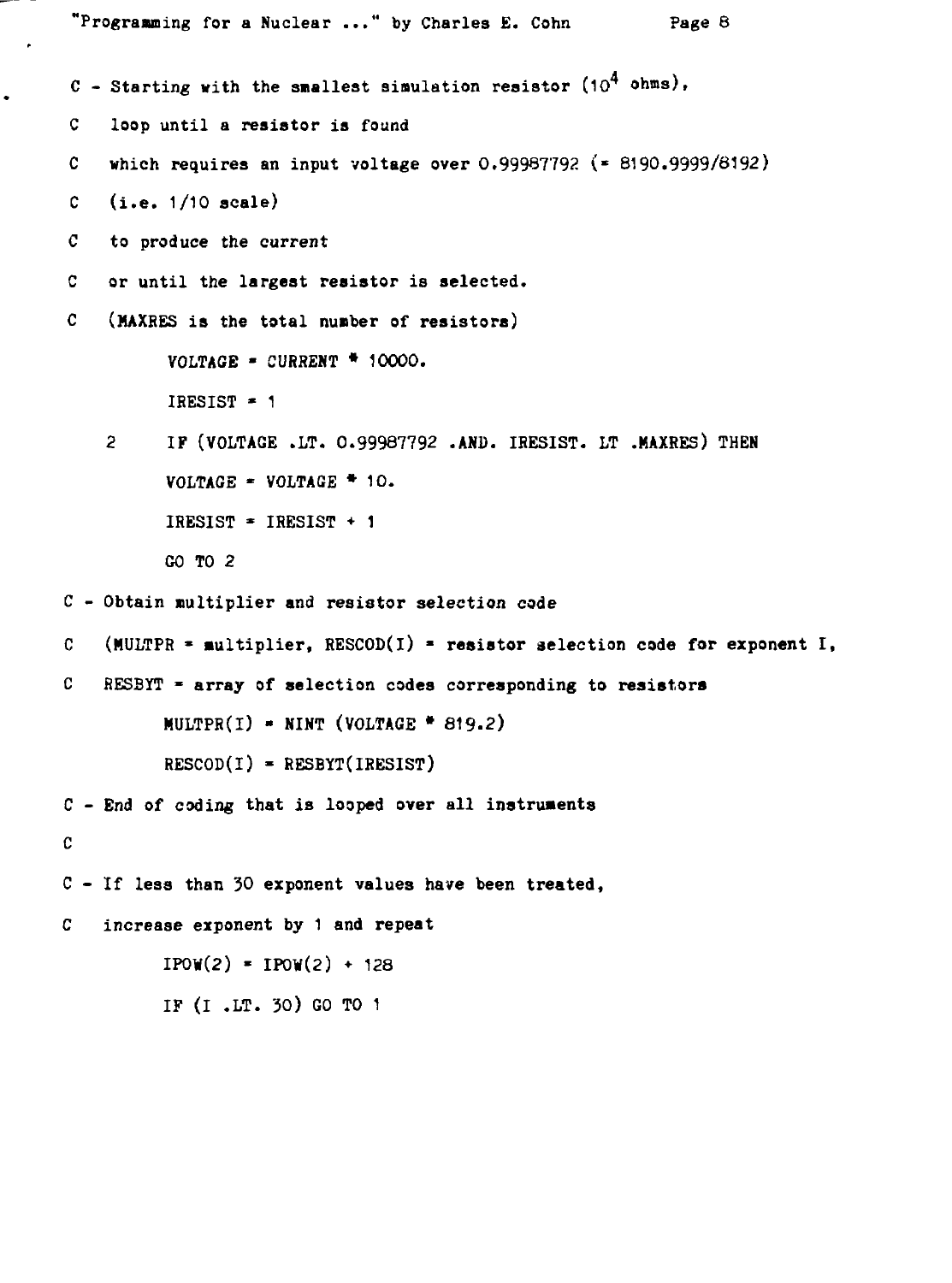